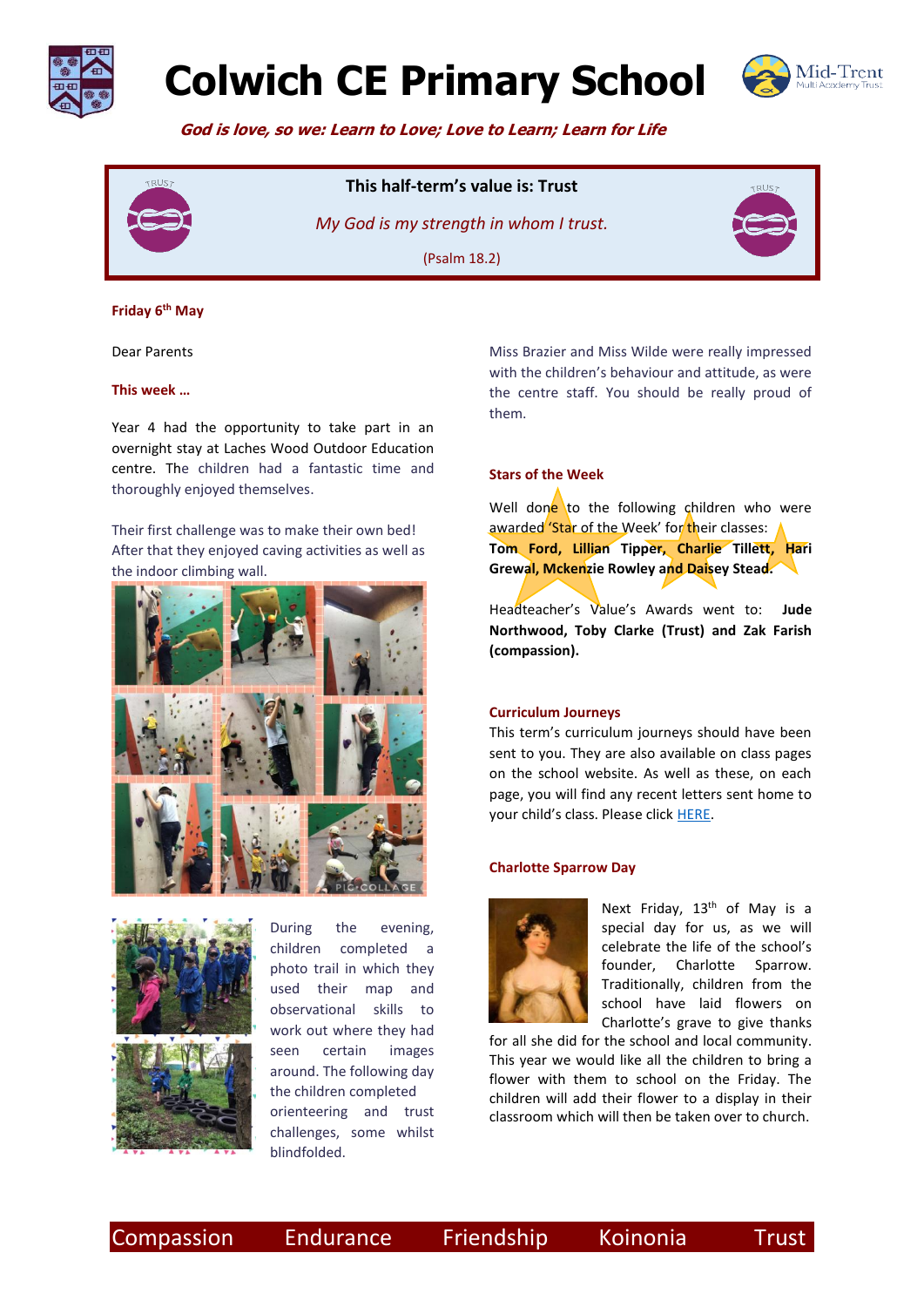

# **Colwich CE Primary School**



 **God is love, so we: Learn to Love; Love to Learn; Learn for Life**

### **Spring Disco**



Thank you to the families who came last night to support the PTFA school disco. There was a great turn out. It was great to see so many families

here enjoying themselves.

A huge thank you to the PTFA committee for organising another successful event and also to the staff and parents who volunteered to help. It is much appreciated

Events like this are difficult to run without the help of volunteers so if you are interested in joining the PTFA or just helping out at events. Please email: [ptfacolwich@gmail.com](mailto:ptfacolwich@gmail.com)

### **Lost property**

Currently we seem to be amassing lots of cardigans and jumpers and various other items of school clothing. Please can you ensure that all items of clothing are named so if we do find them we can return to their owner.



### **Key Stage 2 Reading Scheme**

Tonight children in Years 3  $\overline{B}$   $\overline{C}$   $\overline{AT}$  to 5 will be bringing home a

book from our new reading scheme and a letter explaining our expectations. A big thank to the PTFA for raising the money to buy the scheme.

### **Netball Club – Year 3,4 and 5**

There are still spaces available at the Netball Club on a Thursday after school (3.20-4.15pm). If your child would like to join the club please contact the school office.

#### **Next week …**

| Monday    | EYFS/KS1 Basketball Club (3.20-   |
|-----------|-----------------------------------|
|           | 4:30) Progressive Sports          |
|           | <b>Swimming Lessons</b>           |
|           | Letters sent home                 |
|           |                                   |
| Tuesday   | <b>Keyboard Lessons</b>           |
|           | <b>Run by Mrs Eccles</b>          |
|           | KS2 Time to Talk Club (lunchtime) |
|           | Run by Miss Maymand               |
|           |                                   |
| Wednesday | <b>Guitar and singing lessons</b> |
|           | Run by Mr Moon                    |
|           | Year 1 & 5 Maths club             |
|           | Run by Miss Barratt               |
|           | Year 1 Forest Schools/PE          |
|           | afternoon                         |
|           | Run by Miss Wilde and             |
|           | <b>Progressive Sports</b>         |
|           | Y3/4 Basketball Club (3.20-4:30)  |
|           | <b>Progressive Sports</b>         |
|           |                                   |
| Thursday  | Y5/6 Dodgeball Club (3.20-4:30)   |
|           | <b>Progressive Sports</b>         |
|           | Y3/4 Netball Club (3.20-4:30)     |
|           | Miss Wilde                        |
|           | Parents Meeting $(6:00 - 7:00)$   |
|           |                                   |

Have a great weekend.

Miss Alison De Ste Croix Headteacher